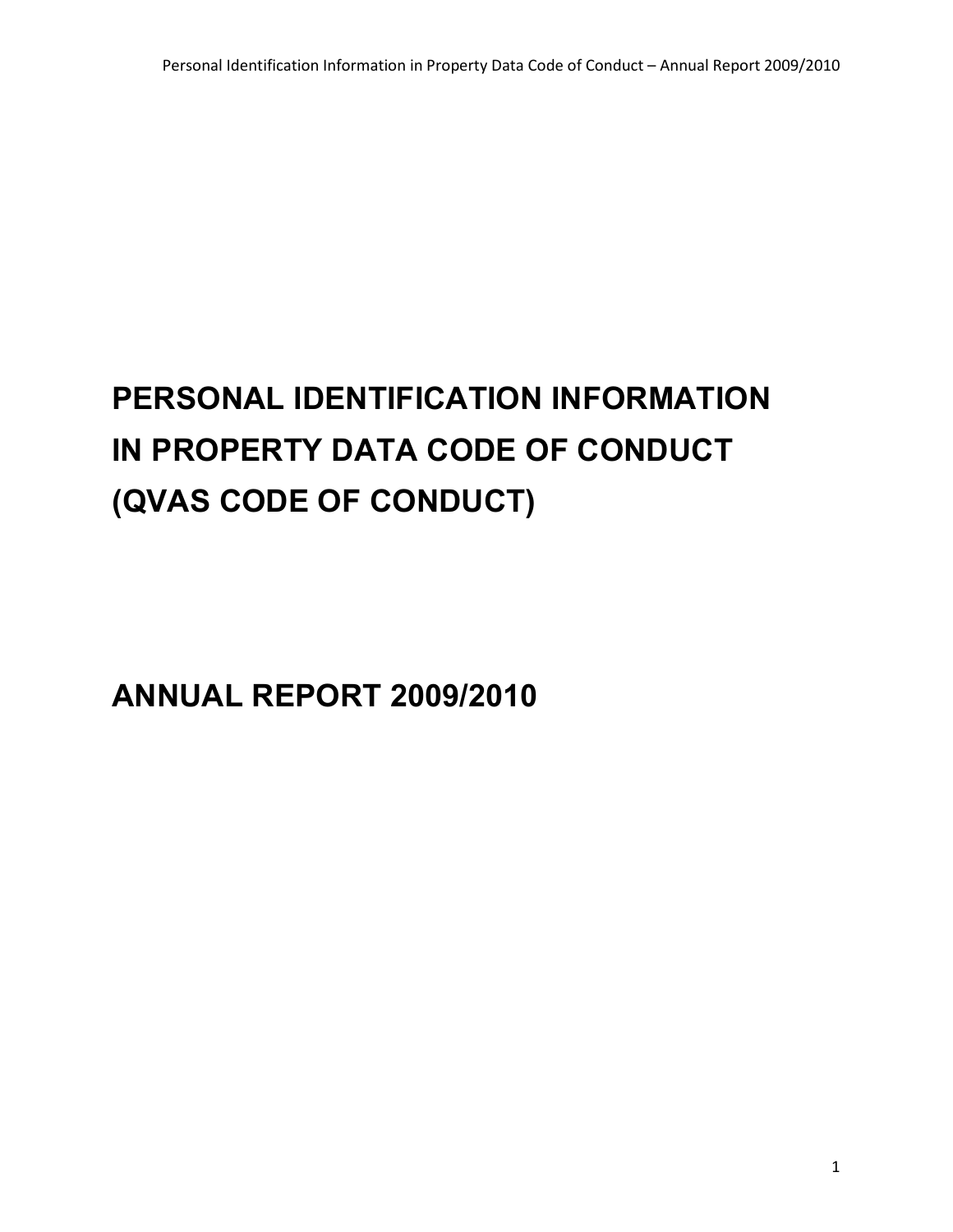# **CONTENTS**

| <b>Chair's Message</b>                                                  | 3  |
|-------------------------------------------------------------------------|----|
| <b>Introduction</b>                                                     | 4  |
| Development of the Code of Conduct                                      |    |
| <b>Direct Marketing</b>                                                 |    |
| Access to QVAS Data                                                     |    |
| Governance                                                              | 6  |
| Code Oversight Committee Members                                        |    |
| Value Added Property Information Broker Association Incorporated        |    |
| <b>Consumer Access</b>                                                  | 9  |
| Website                                                                 |    |
| <b>Suppression Requests</b>                                             |    |
| <b>Complaints</b>                                                       | 10 |
| <b>Internal Dispute Resolution Frameworks</b>                           |    |
| Acceptance by the Committee of a Dispute                                |    |
| Complaints outside the provisions of the Code                           |    |
| Complaints outside the Committee's time limits                          |    |
| Consequences for a Breach of the Code                                   |    |
| Types of Complaints received in the Reporting Period                    |    |
| <b>Time Frames</b>                                                      |    |
| Complaints received by the Committee                                    |    |
| Education of the real estate industry - Prohibition of direct marketing |    |
| Serious or systemic breaches                                            |    |
| <b>Case Studies</b>                                                     | 15 |
| <b>Financial Report</b>                                                 | 16 |
| <b>Appendix A - Approved Code Subscribers</b>                           | 18 |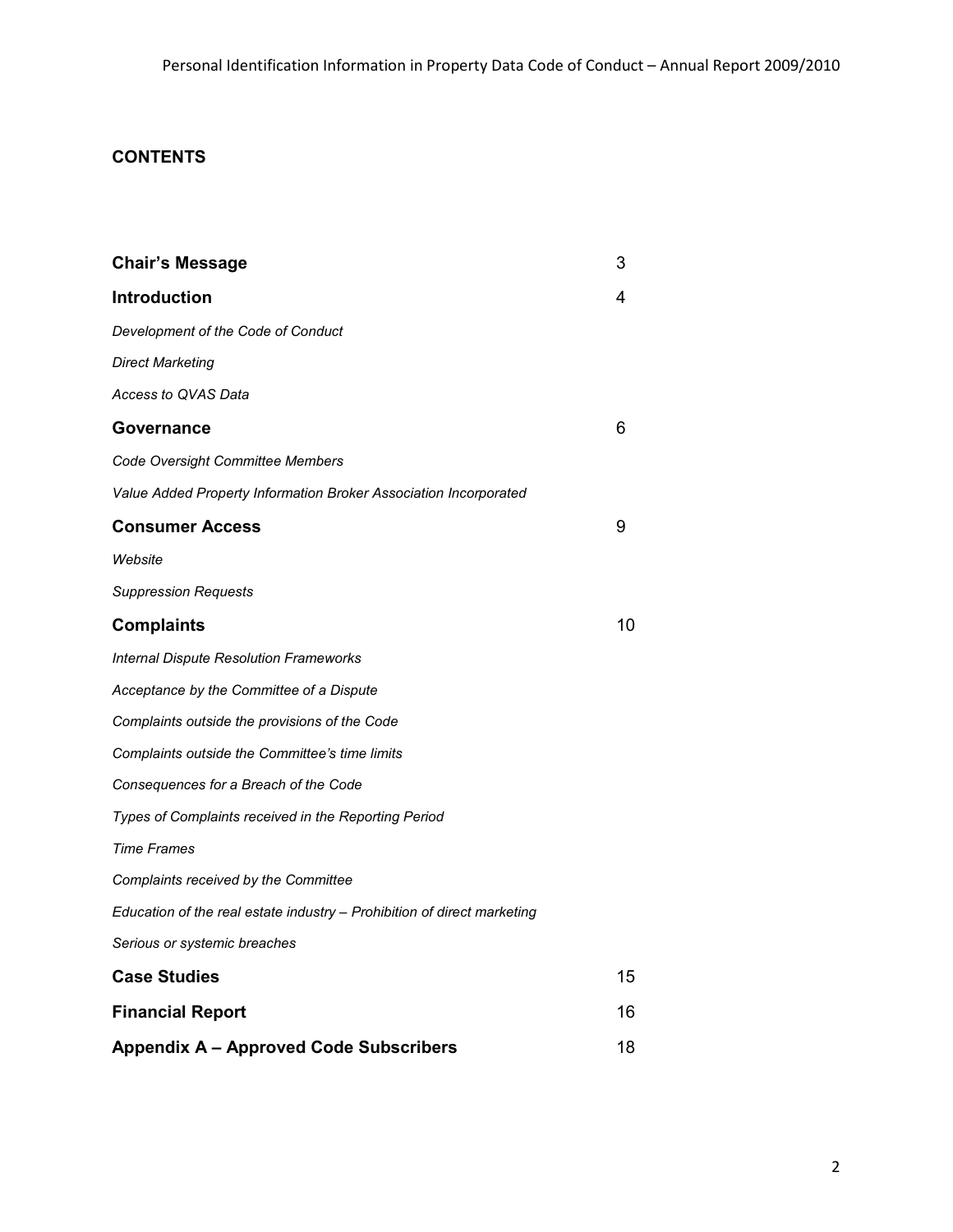# **Chair's message**

The QVAS Code of Conduct commenced on 1 October 2009 but it is important to recognise that, well before its launch date, the creation of the Code of Conduct was the result of the work of industry, government, and concerned members of the community. The Code is an example of how industry can self-regulate its conduct in collaboration with government and the community.

Their aim was to find a solution to meet community and industry needs and expectations about the access to, and use of, personal identification information contained in the QVAS electronic database. This database is maintained by the Queensland Department of Environment and Resource Management (DERM).

The Code Oversight Committee is responsible for the Code of Conduct's administration, compliance and enforcement. It is comprised of an independent chair nominated by the Minister for Natural Resources, a consumer representative nominated by the Office of Fair Trading, and an industry representative.

 In early 2010, in consultation with government, the name of the Code was changed, from the "QVAS Code of Conduct" to the "Personal Identification Information in Property Data Code of Conduct". This was done to help provide the public with clear information about the focus and purpose of the Code.

Also of particular significance was the formation by the Code Subscribers of their own association, the Value Added Property Information Broker Association (VAPIBA) Incorporated. The formation of the Association was essential to provide a firm foundation for the ongoing operation of the Code which is fully funded by the industry members.

The launch of the Code's website in October 2010 will enhance community and industry awareness of the Code of Conduct and the benefits available to those concerned about their personal information in property data.

I would like to express my gratitude to my fellow Committee members, Kris Day and Kris Matthews, who have contributed time, energy and leadership to the work of the Committee in implementing the Code and responding to the challenges that always occur with new ventures and entities.

On behalf of the Committee as a whole, our thanks go to the information brokers who have joined the Code as Code Subscribers. Their personal, organisational, and financial commitment to the Code have made it a reality. The spirit of cooperation and collaboration that has existed from the start has made the necessary tasks much easier.

We are also most grateful to those who have lodged complaints with the Committee. Complaints are critical to us understanding whether or not we are achieving our objectives and we learn and grow in our capacity to achieve those objectives by understanding and responding to those complaints.

Finally, thanks are due to the officers of DERM for their significant assistance in the Code's implementation and evolution.

## **Neil Lawson**

## **Chair, Code Oversight Committee**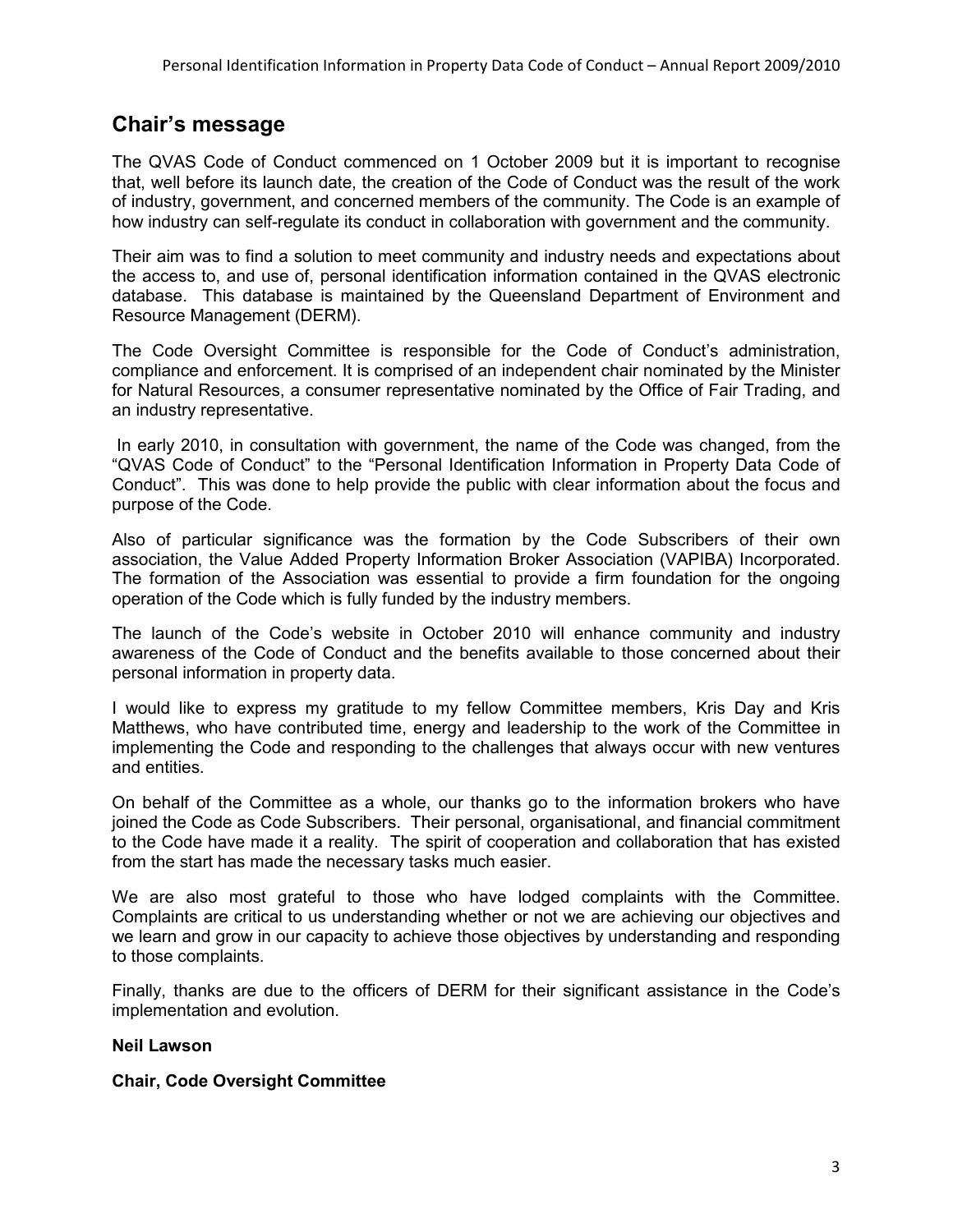# **Introduction**

## **Development of the Code of Conduct**

A fundamental aspect of the Code is that it is a self-regulatory mechanism, whereby the industry is responsible for the day-to-day operation of the Code and its associated dispute and sanction mechanisms, as well as overall management of the Code. The role of Government is minimal, and in place primarily through its license agreements with the individual information brokers that electronically access the Queensland Valuation and Sales (QVAS) data.

Most importantly, Code membership is *mandatory* for a party seeking to access particular data. The QVAS data fields containing the names and service addresses of purchasers and vendors (QVAS Identified Information) are only accessible to approved Subscribers to the Code

The Licence agreements that are in place between information brokers and DERM make it a condition that brokers wishing to access name and address data must be subscribers to the Code.

The Code of Conduct, was established to address concerns about the use of personal identification information being sourced from databases maintained by the Department of Environment and Resource Management. Information from QVAS is made available under licence to approved information brokers who provide it to their clients.

The database contains the following information:

- details of the property, including the street address
- transaction details (e.g. purchase price and type of sale); and
- relevant details, i.e. names and service addresses of the vendors and purchasers.

QVAS data includes information about who owns property, the owner's service address, i.e. where formal correspondence may be sent, previous sale prices for the property and the dates of sale.

Community concerns arose about the inappropriate use of this data for direct marketing purposes. In response information brokers worked with the Queensland Government to develop the Code of Conduct as a means for the industry to self-regulate the use of the data.

Before an information broker will be licensed by DERM to have electronic access to the QVAS data, the broker must be approved as a Subscriber to the Code and thereby be committed to the requirements of the Code of Conduct. If a Code subscriber, or any of their customers, is found to be in breach of the Code they may lose their access to the data with the resulting impact on their commercial businesses.

The Code began operation on 1 October 2009. Its Subscribers include all the major information brokers operating within Australia.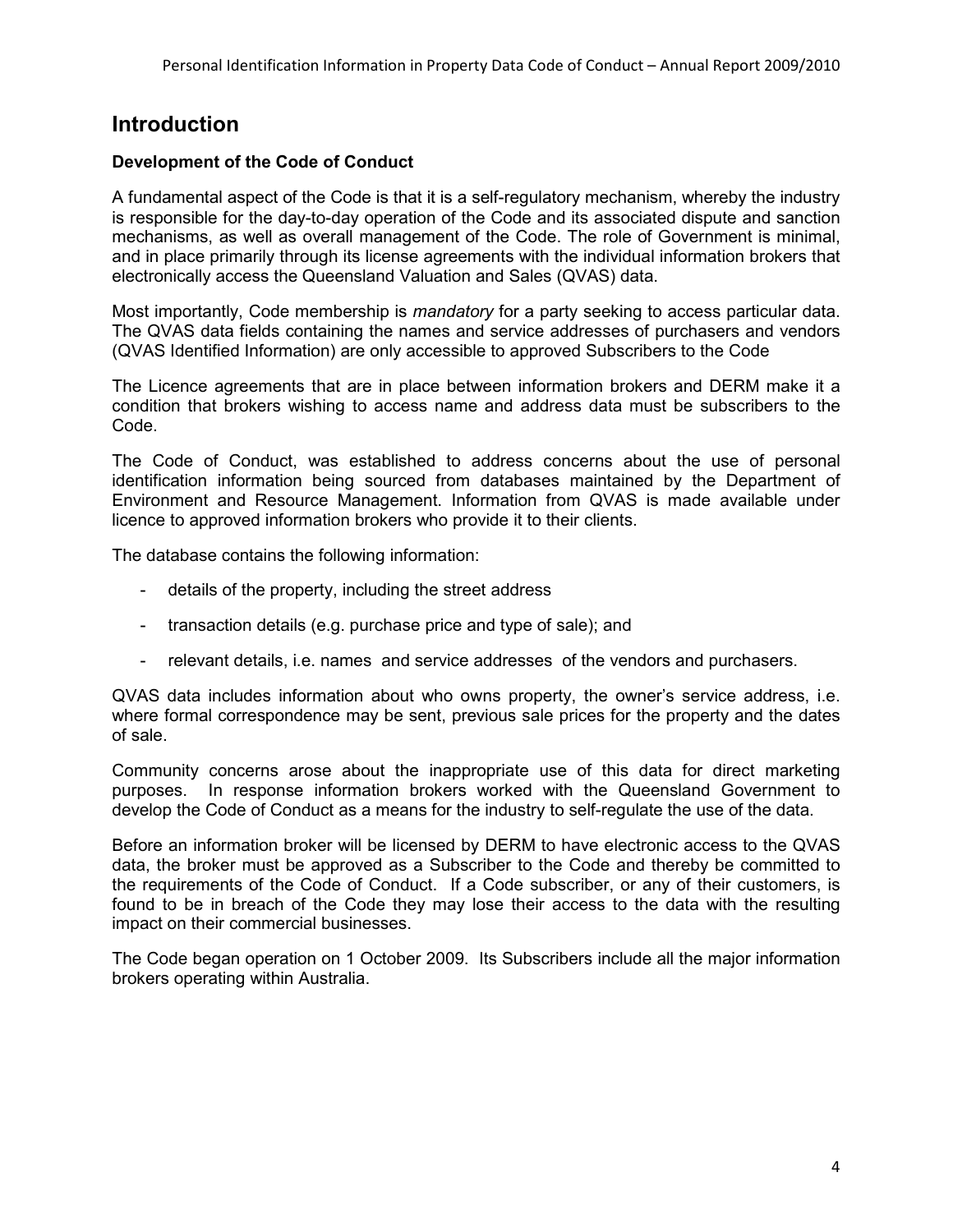#### **Direct marketing**

A key objective for the Code was to prevent QVAS data from being used for unsolicited direct marketing by businesses who were clients of the information brokers licensed to access the data. Direct marketing includes, but is not limited to, telemarketing, bulk email messaging, postal mail outs and list brokering.

Names and addresses of persons are commercially available, as mailing lists, from sources other than the QVAS database. For example, in some instances local government makes its rate lists available or names and addresses are collected when members of the public enter competitions and complete entry forms with their personal contact details. In some instances letters are mailed to generic addressees such as "The Home Owner" or "The Property Owner" at specified street addresses.

The Code of Conduct does not apply to these examples of direct marketing unless the address for service is obtained from the QVAS database through a Code subscriber.

Some of the complaints received by the Code Oversight Committee have been about generic mail outs or distributed flyers which have not relied on QVAS data. In some other cases where the person received mail addressed to them by name at their property address, the details may have been obtained from sources such as neighbours, local councils, contact details acquired over time by local real estate agents, and lists compiled from personal contact details recorded at open inspections of properties for sale.

As a consequence, the Code cannot by itself prevent all unsolicited direct marketing but it can prevent the use of QVAS information sourced through those brokers who are Subscribers.

## **Access to QVAS Data**

Access to the information held in the QVAS database is available to individual businesses, industry professionals and members of the public and can be obtained over the counter for a fee from the Department of Environment and Resource Management (DERM). The information is generally accessed by potential purchasers and professionals acting in property transactions, for example, solicitors and valuers.

A number of information brokers have been granted access to bulk data from QVAS. This is in the form of a licence agreement obtained through DERM. A number of brokers' clients also access QVAS data through products distributed by the information brokers. These products include additional data added by the information brokers from other sources. These may include photos of the property or a map of the property location. In these instances, clients can include real estate agents, valuation agents, surveyors, financial institutions and members of the public.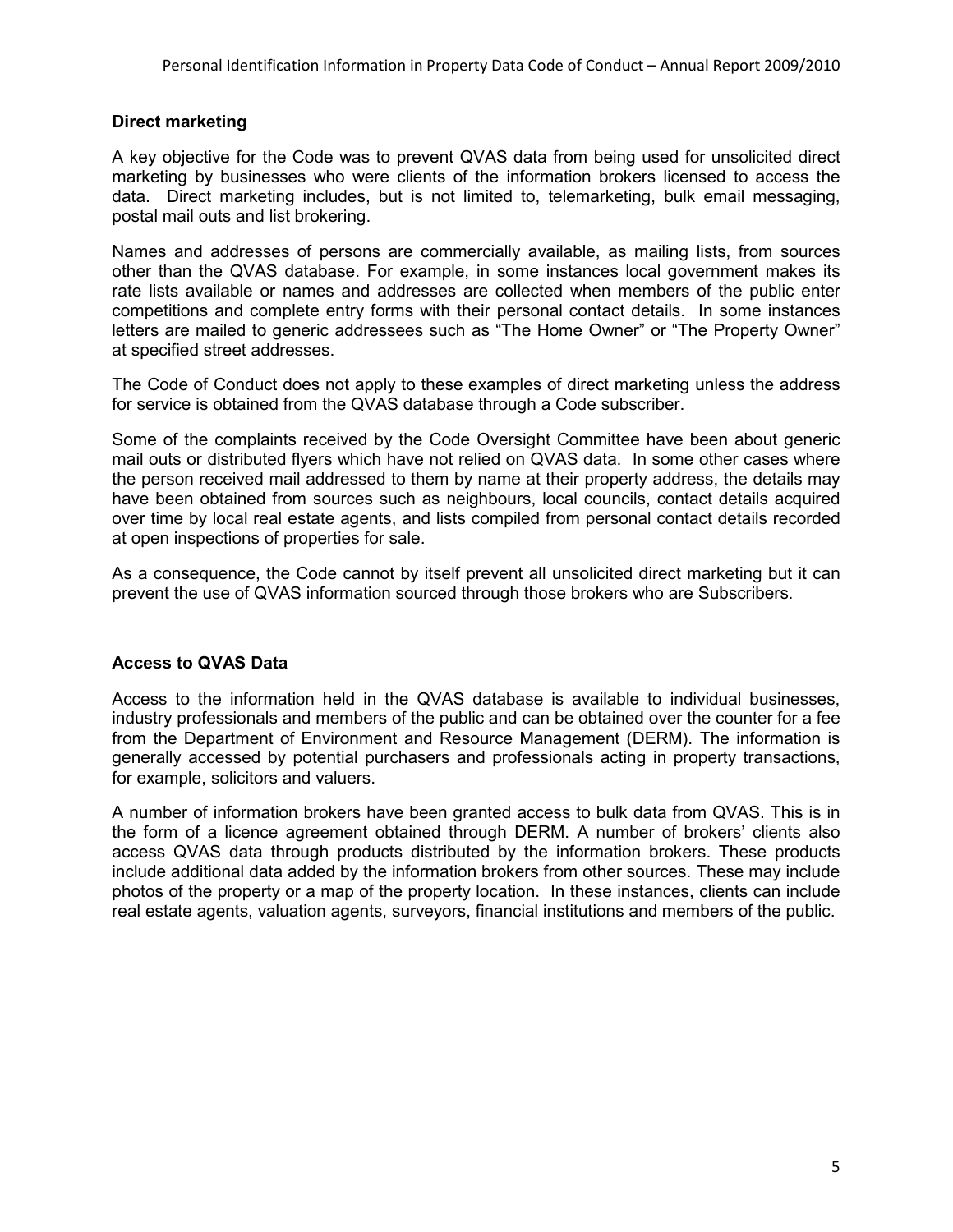# **Governance**

The Code Oversight Committee consists of three members: an independent Chair, a consumer representative and an industry representative. The role of the Committee includes the following

- approving and registering Valued Added Brokers as Code Subscribers;
- monitoring compliance with the Code by its Subscribers;
- oversighting complaints handling and, where necessary undertaking the investigation of complaints;
- determining sanctions on Subscribers to the Code for non compliance;
- maintaining the Register of Suppression Requests; and
- maintaining a Register of Excluded Parties.

The Committee has developed further guidelines, the Terms of Reference, which include the setting out of the jurisdictional limits of the Committee. The Committee is independent of government but does have reporting obligations including the following:

- prepare and publish an annual report;
- commission an independent review every three years commencing August 2012.

These obligations are detailed within the Terms of Reference and the Code of Conduct.

## **Code Oversight Committee Members**

#### **Mr Neil Lawson**

#### *Independent Chair*

Neil Lawson is the independent chair of the Code Oversight Committee and is nominated by the Minister for Natural Resources.

Mr Lawson is a management consultant and ethics consultant and trainer in workplace and business conduct improvement. He is a past Commissioner for Consumer Affairs in Queensland and has held executive management positions in the private and public sectors including in government departments responsible for economic development and land administration.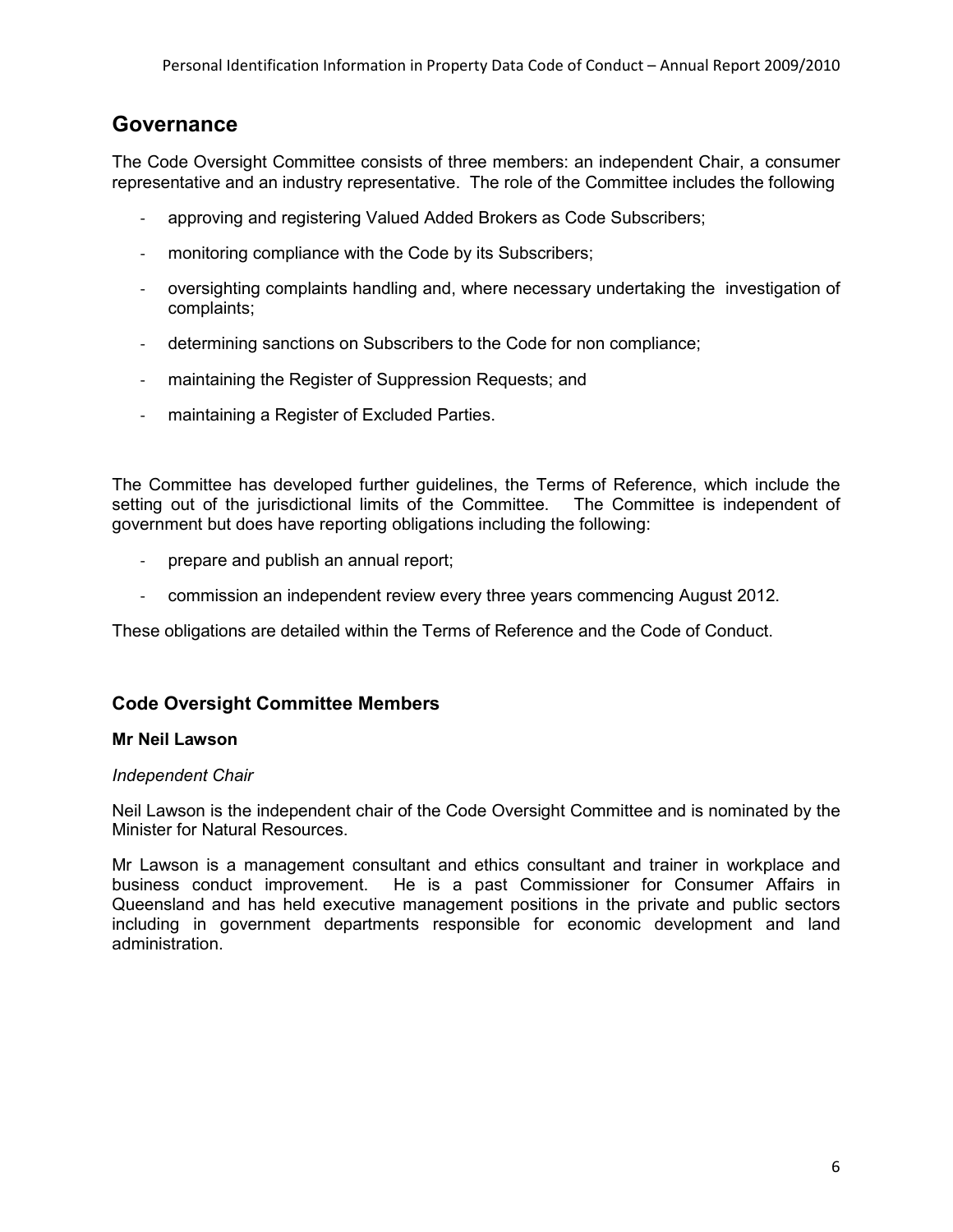#### **Mr Kris Matthews**

#### *Industry Representative*

Kris Matthews has over 15 years experience in the real estate and information technology industries.

Mr Matthews commenced with Micro Developments in May 1997 which was later acquired by RP Data in November 1999. In his current role he is responsible for overseeing Data Acquisition, Compliance, Governance and Operations across the RP Data Group.

#### **Mrs Kristina Day**

#### *Consumer Representative*

Kris Day has over twenty five years experience in the finance industry and more specifically in the consumer rights and complaints resolution sectors.

Mrs Day is active in the fields of developing and improving complaints management processes and procedures, including internal disputes resolution schemes, and consumer education.

## **Value Added Property Information Broker Association Incorporated**

#### *Formation of the Association*

As a result of the formation of the Code of Conduct under the adoption as a self regulatory model fully funded by the Value Added Brokers, it became evident that an Association would need to be established to:

- Create a central body responsible for the budgeting and funding of the Code of Conduct
- Create a body from which education, administration and regulation can occur
- Provide a mechanism for Valuer Added Brokers to represent and promote this essential industry.

The Value Added Property Information Broker Association (VAPIBA) Incorporated was incorporated in New South Wales under the *Associations Incorporation Act 1984* (NSW) on 16 December 2009.

The Association was incorporated in NSW because, at the time of formation, there were only five brokers who were Code Subscribers and this number was not sufficient to meet the threshold number of seven required for incorporation of an association in Queensland.

All Code Subscribers are members of the Association and support it financially.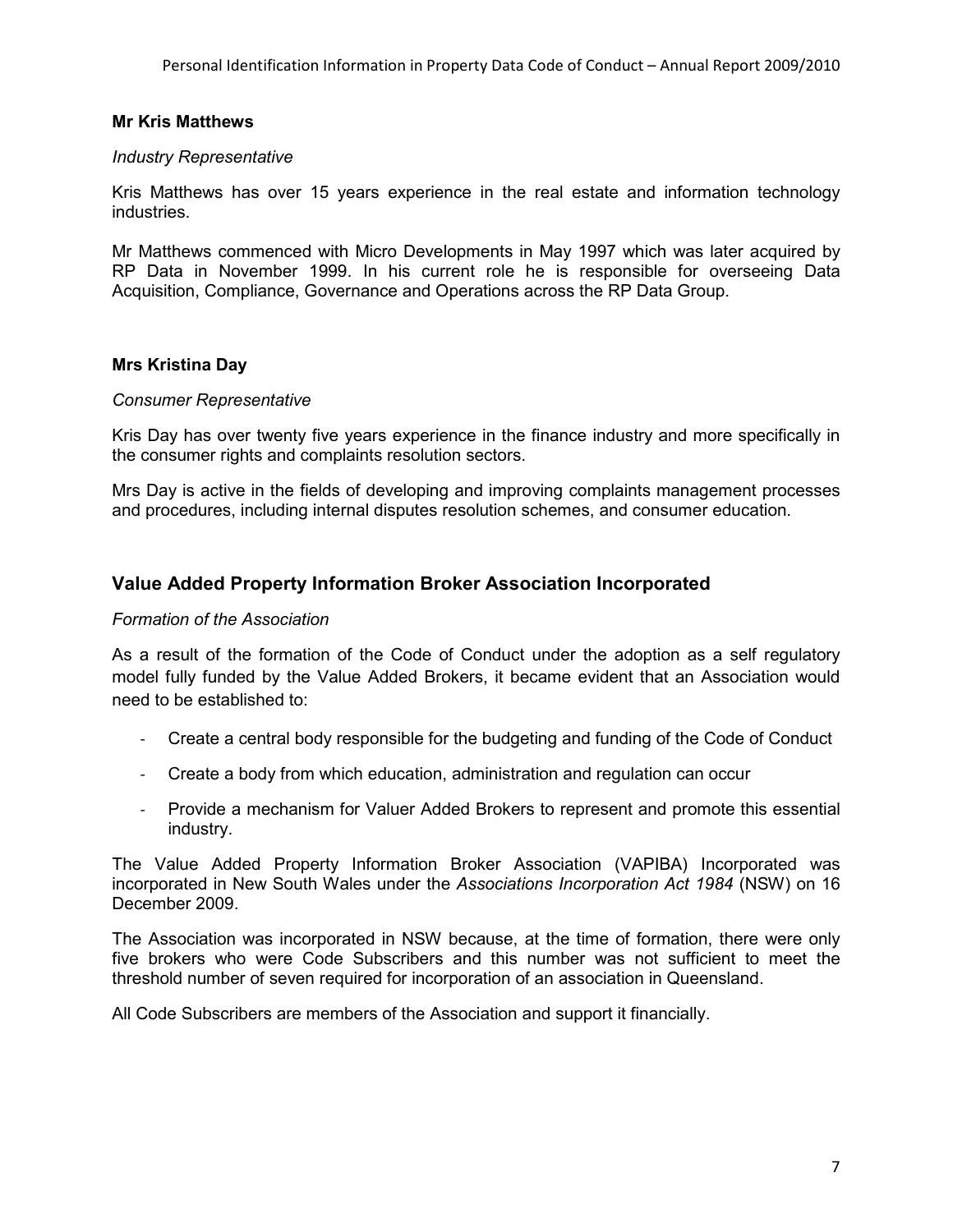## *Association officeholders*

| President:           | Yan De Horta, Veda Advantage              |
|----------------------|-------------------------------------------|
| Vice President:      | Tom White, Property Data Solutions        |
| Treasurer/Secretary: | Kris Matthews, RP Data                    |
| Public Officer:      | Grant Carter, Australian Property Monitor |

## *Association Members*

- RP Data Limited
- CITEC Confirm\*
- GlobalX Information Services Pty Limited
- Residex Pty Limited
- Veda Advantage Information Services and Solutions Limited
- Australian Property Monitors Pty Ltd
- onthehouse.com.au Pty Ltd
- Property Data Solutions
- Searchess Pty Ltd

*(\* CITEC Confirm is a business unit of the Queensland Government. It contributes financially on the same basis as other brokers to the Association and the Code but cannot hold formal membership of an incorporated association because of its status as a government entity.)* 

## **Industry perspective – Kris Matthews**

It has been pleasing to be involved in the inaugural year of not only the Code Oversight Committee but also the start up of the Value Added Property Information Broker Association.

The successful operational status of both of these achievements should be recognised as a substantial result given it has been formed from what is essentially a group of very competitive companies in one of the world's most challenging environments for businesses.

Key milestones have been:

- Successful approval from Government of a self regulation model as proposed by the industry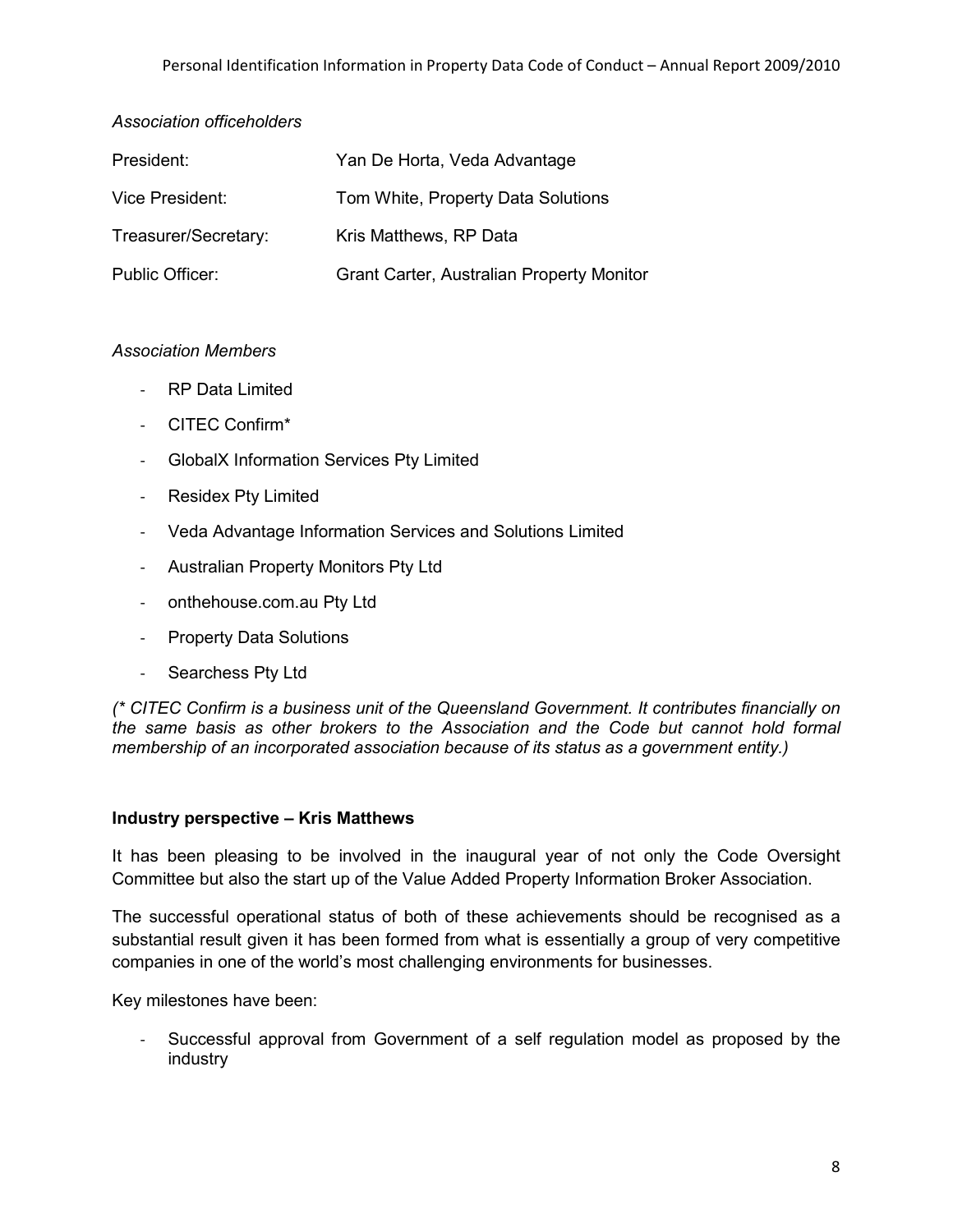- Successful formation of the Code Oversight Committee with Industry working alongside government and consumer advocates.
- Successful start up funding to initiate and operationalise the Code Oversight committee and the industry association
- Formation of the Valued Added Property Information Broker Association
- The design and build of the Code of Conduct website

# **Consumer access**

## **Website**

The official Code of Conduct website is due for release on Wednesday 20 October 2010.

The website has been designed with the aim of being the central location for information for members of the public, government, real estate professionals and the Valued Added Broker Industry.

The website's URL is http://www.propertydatacodeofconduct.com.au.

The primary aim of the website is to assist and inform members of the public on:

- The nature of publicly available property information in Queensland
- The terms of use of property information in Queensland under the Code of Conduct
- Information on the Code, the Code Oversight Committee and its function and authority
- Value Added Information Brokers approved as Code Subscribers under the Code
- Ways in which any person who owns property within the state can submit a request for the suppression of their personal identification information on QVAS data as held by Value Added Brokers who are Code Subscribers.

The website has also been developed to assist also with transparency in the Code of Conduct's administration by providing access for approved entities to:

- a central, auditable receipt and approval mechanism of suppression requests;
- records on the compliance of Code Subscribers with suppression requests; and
- a Register of Excluded Parties, that is Code Subscriber customers / end users or other third parties who have been found in breach of the Code's prohibition on direct marketing and have had sanctions imposed on them.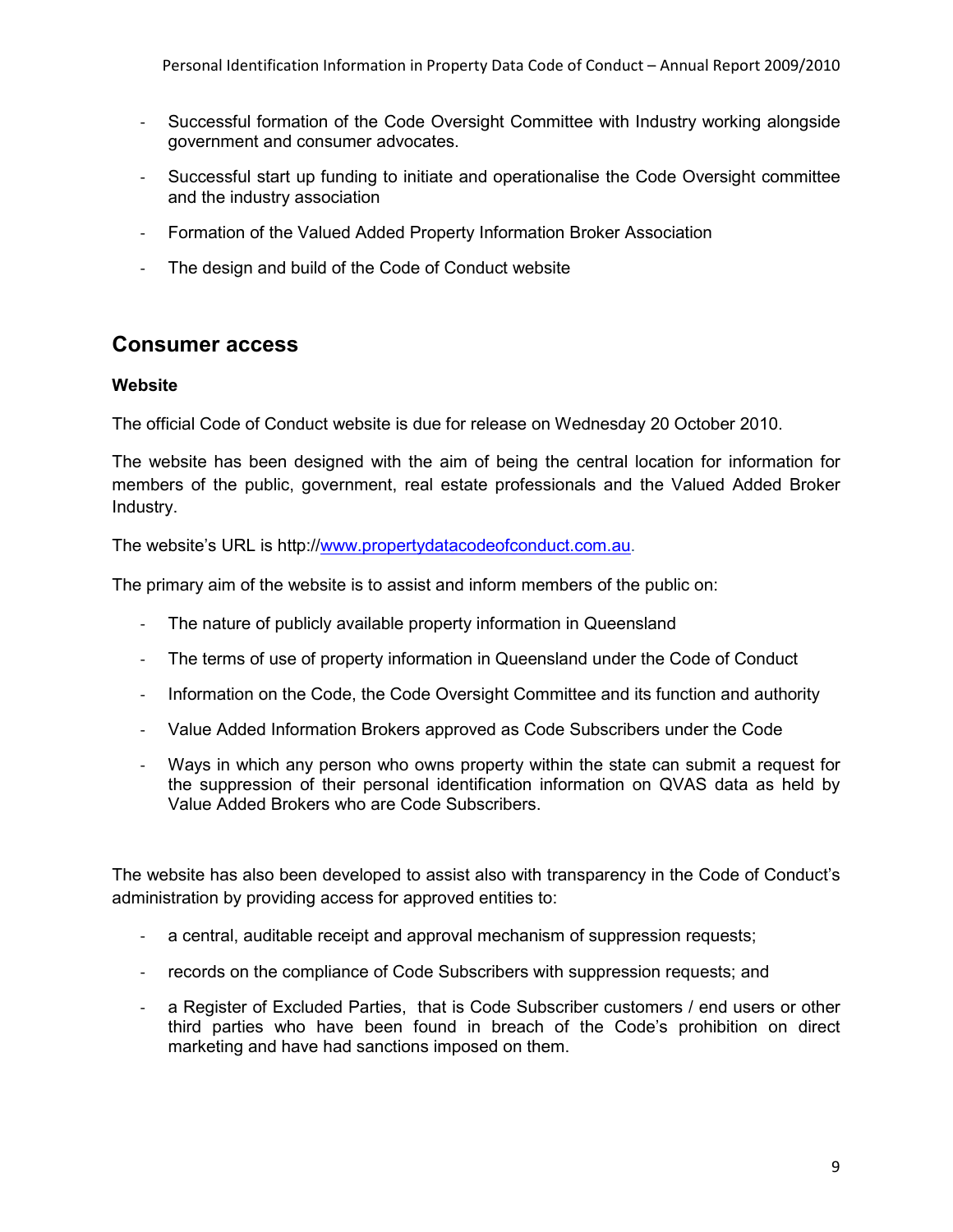## **Suppression Requests**

Consumers may apply to the relevant Code subscribers or alternatively, the Committee, to have their personal information suppressed and added to a Register of Request Suppressions. Subscribers must then suppress that information within their systems, and ensure personal details are not disclosed. The Committee will then notify all Code subscribers within four working days of receipt of a request for suppression. The personal information that can be suppressed is the name or names of the property owners and the address they have nominated for service (i.e. their service address).

Code subscribers are then required to action suppression requests within thirty days of receiving notification from the Committee. It is a requirement under the Code that subscribers must reasonably cooperate with all requests to suppress QVAS identified information.

In the period 1 October 2009 to 30 September 2010 the Committee received and actioned requests for the suppression of names and service addresses from 43 property owners with respect to 93 properties in Queensland.

It is anticipated that with the availability of the Code's website, which allows for requests for suppression to be made online, and with greater public awareness, the number of suppression requests will increase significantly in 2010/2011.

## **The Committee can be contacted at info@propertydatacodeofconduct.com.au**

# **Complaints**

## **Internal Dispute Resolution Frameworks**

A *complaint* is the term given to communications from consumers when they express dissatisfaction with a subscriber's service. Under the Code, all subscribers are required to have a documented internal dispute resolution (IDR) framework in place in order to deal with consumer complaints.

Each subscriber is required to have an internal complaint process to deal with consumers' complaints. Consumers must try to resolve their complaint with the subscriber before the Committee can consider the matter. If consumers make contact with the Committee before using the subscriber's internal complaint process, then they will be referred to a nominated person in authority at the subscriber's office to give them the opportunity to resolve the matter.

The Code sets out that the Committee cannot consider the complaint until

- thirty days have elapsed since the consumer lodged the complaint with the subscriber's complaint resolution process, and the matter has not been resolved; or
- the consumer has notified the subscriber that its formal proposal to resolve the complaint is unacceptable, whichever is the earlier.

If a matter has been dealt with internally by the subscriber and the consumer remains dissatisfied or if they had brought their complaint to the attention of the subscriber but with no response or resolution after thirty days, the Committee will lodge the complaint as a dispute. This will take place if the complaint satisfies the provisions set out in the Code.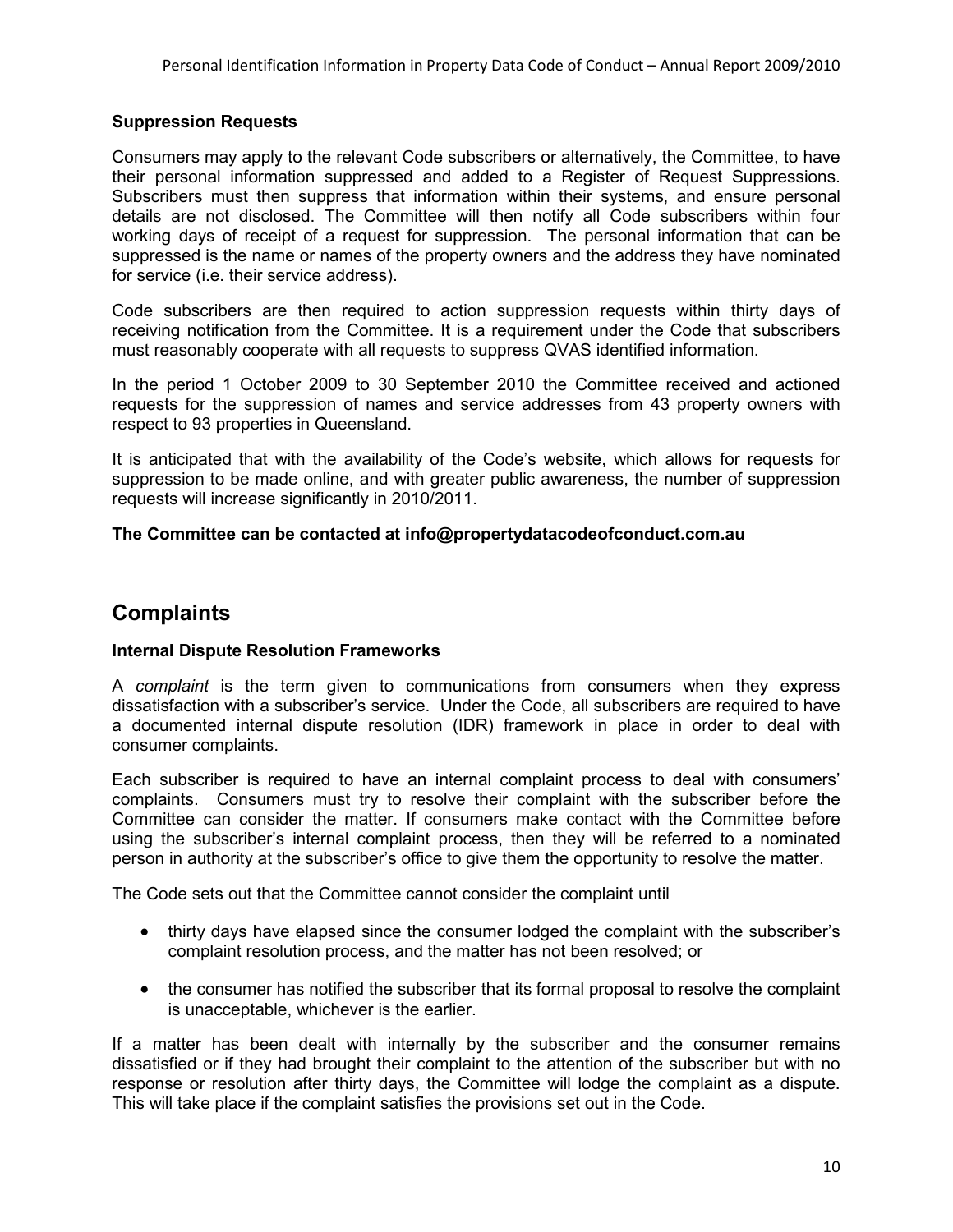#### **Acceptance by the Committee of a Dispute**

The Committee investigates unresolved disputes between consumers and Code subscribers and facilitates resolution of disputes

A dispute is a complaint which has been lodged with the Committee as a result of having not been satisfactorily resolved through the IDR process or if it is lodged after more than thirty days have elapsed since consumers reported their dissatisfaction to the subscriber.

Following receipt of an unresolved complaint, the Committee will make an initial assessment of whether it can deal with the dispute under the jurisdictional limitations and provisions of the Code. If it is not covered by the Code, the Committee will be unable to accept the dispute and no investigation will take place.

If, however, the dispute falls within the ambit of the Code, the Committee will consider the dispute and resolve it by mutual agreement. If a dispute cannot be resolved by mutual agreement the Committee will conduct a detailed investigation and will then make a decision.

If either the subscriber or the consumer is not satisfied with the outcome of the Committee's consideration of the matter, the Code then provides for the use of an independent arbiter. The cost of the arbitration is borne by the subscriber involved with no fee being charged to the consumer. The decision of the independent arbiter is binding on the subscriber.

#### **Complaints outside the provisions of the Code**

The Committee has an absolute discretion to decide whether or not to consider a complaint. It may decline to consider a complaint where it falls outside the Committee's powers or authority as provided for by the Code.

Some of the types of complaints that the Committee may consider but decide not to act on, may include

- complaints that are more appropriately dealt with in another forum, provided that they do not involve a breach of the Code
- complaints that have not first been considered by the subscriber
- prior to the date of commencement of the Code, being 1 October 2009
- Settlement already reached with subscriber or the internal complaint process has not been satisfied

#### **Complaints outside the Committee's time limits**

If the complaint relates to an event which took place more than 12 months before the date on which the consumer made the complaint to the subscriber in writing, the Committee cannot accept the dispute.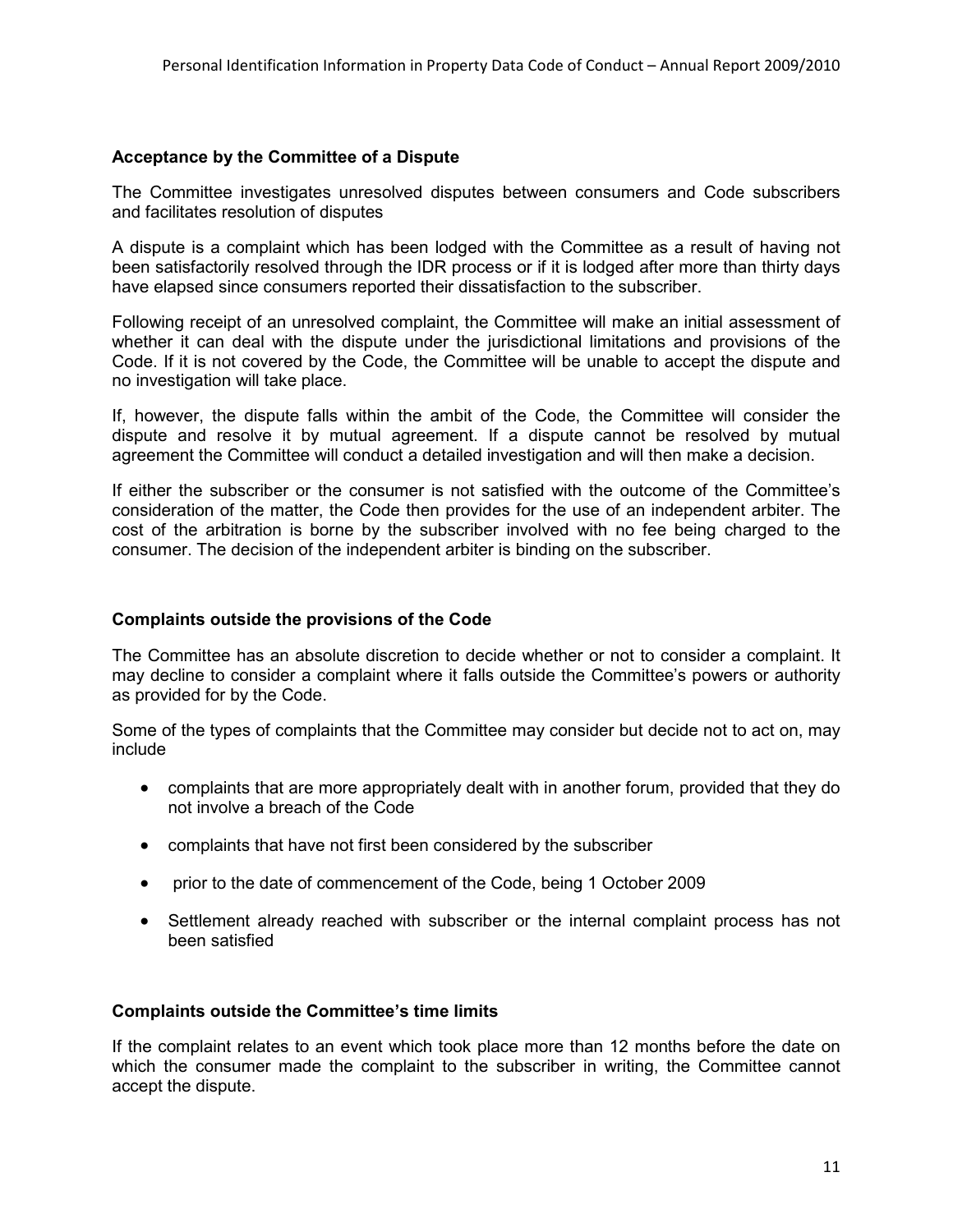Nor can the Committee investigate a dispute if the event occurred before the subscriber became a subscriber to the Code. In circumstances where the complaint is between a consumer and an agent, the business of which has been acquired by a subscriber, and if that agent was not a agent of the subscriber at the time the events occurred, the Committee again is unable to consider the matter.

However, where a complaint relates to a series of events that commenced prior to the subscriber's date of membership and continued after this date, the Committee is able to consider the matter in its entirety (including those events that occurred prior to the membership).

## **Consequences for a Breach of the Code**

The consequences of a breach of the Code by either a Code subscriber or their agent can be very serious. The Code subscriber can lose access to personal identification information in the QVAS database and the Code subscriber's agent can lose access to the same data from their information broker. Both can be listed as 'Excluded Parties' under the Code and denied access to the QVAS personal identification information data. A Code subscriber Customer, such as a real estate agent, who is listed as an 'Excluded Party', cannot then obtain the data from any other Code subscriber.

It is the responsibility of the subscriber to establish binding agreements with its customers, agents or other third parties who gain access to the information prohibiting direct marketing.

## **Types of Complaints received in the Reporting Period**

As set out under the Code, complaints that are received by the Committee are initially referred to the Code subscriber who is believed to be linked to the matter being complained about. Most frequently this has been unsolicited direct mail received from a real estate agent.

In cases where the alleged conduct is by a real estate agent, for example, it is not always known from which Code subscriber the information may have been obtained. This necessitates consultation with all Code subscribers to identify which subscriber supplies data to the agent concerned. Fortunately in the first year of the Code's operation there have been relatively few complaints where the alleged source of the data has been difficult to determine.

## **Timeframes**

In the majority of cases complaints have been dealt with within the timeframes required by the Code. In one particular case a complaint proved more complex and required the development of improvements in the methodology for complaint handling and helped clarify some policy and procedural issues and has lead to improved investigation processes. At the time of publishing this report the final outcome of this complaint had not been determined (refer to Case Study 1).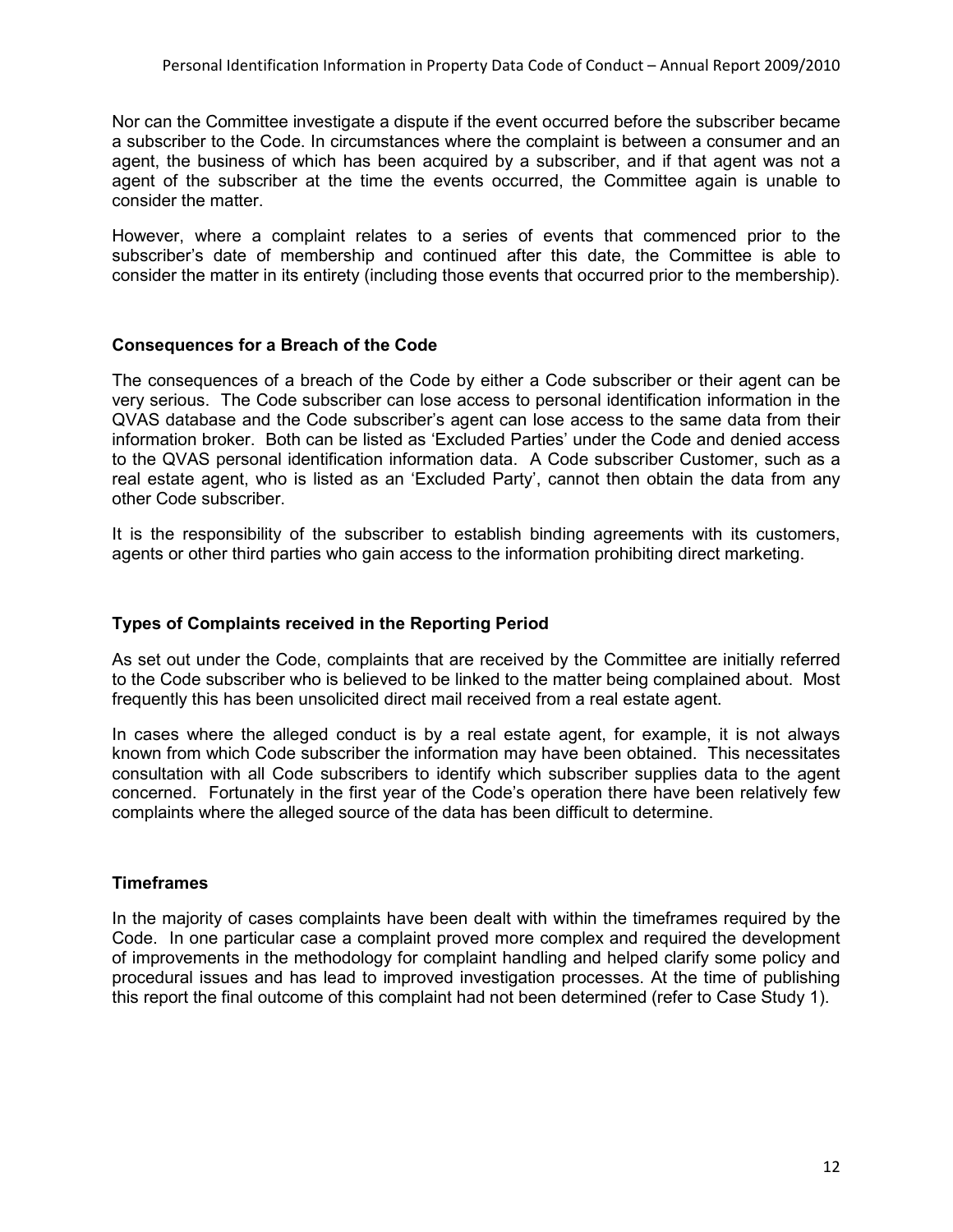#### **Complaints received by the Committee**

Up to 30 September 2010 the Committee had received 11 complaints. In some instances individual complaints related to multiple properties.

The complaints included those from

- persons concerned about receiving generic flyers distributed in their letter boxes;
- persons concerned about elderly relatives receiving unwanted approaches from real estate agents;
- building unit managers concerned about direct marketing to the owners of properties in unit complexes managed by them; and
- persons who believed their personal details were being used for direct marketing.

The Committee regards all complaints as important. Complaints are crucial to the Committee achieving its objectives because it is through complaints that the Committee learns and understands what is needed.

The Committee's policy is to welcome complaints from anyone who can bring to the Committee's attention suspected breaches of the Code of Conduct. Complainants do not have to be individual property owners who are personally affected The Committee wants to hear about all suspected breaches of the Code.

With the availability of the Committee's website and more information about the Code being available to the community, it is anticipated that the number of complaints will increase in 2010/2011.

## **Education of the real estate industry – Prohibition of direct marketing**

One of the priorities of the Committee in 2010/2011 will be to encourage greater awareness and understanding of the Code of Conduct amongst those in the real estate industry both at the company and individual agent level.

To achieve this, the Committee will work in collaboration with its Code Subscribers and the real estate industry to promote the Code and the compliance and enforcement activities of the Committee, particularly as they relate to prohibited direct marketing.

## **Serious or systemic breaches**

The Committee is required to report all systemic issues to DERM. A systemic issue is one where a dispute or several disputes has the capacity to affect a group of people in addition to those who have complained. A systemic issue may be identified either by receipt of several disputes of the same type or as the result of only one dispute where the effect of the particular issue in dispute will clearly extend beyond the immediate parties.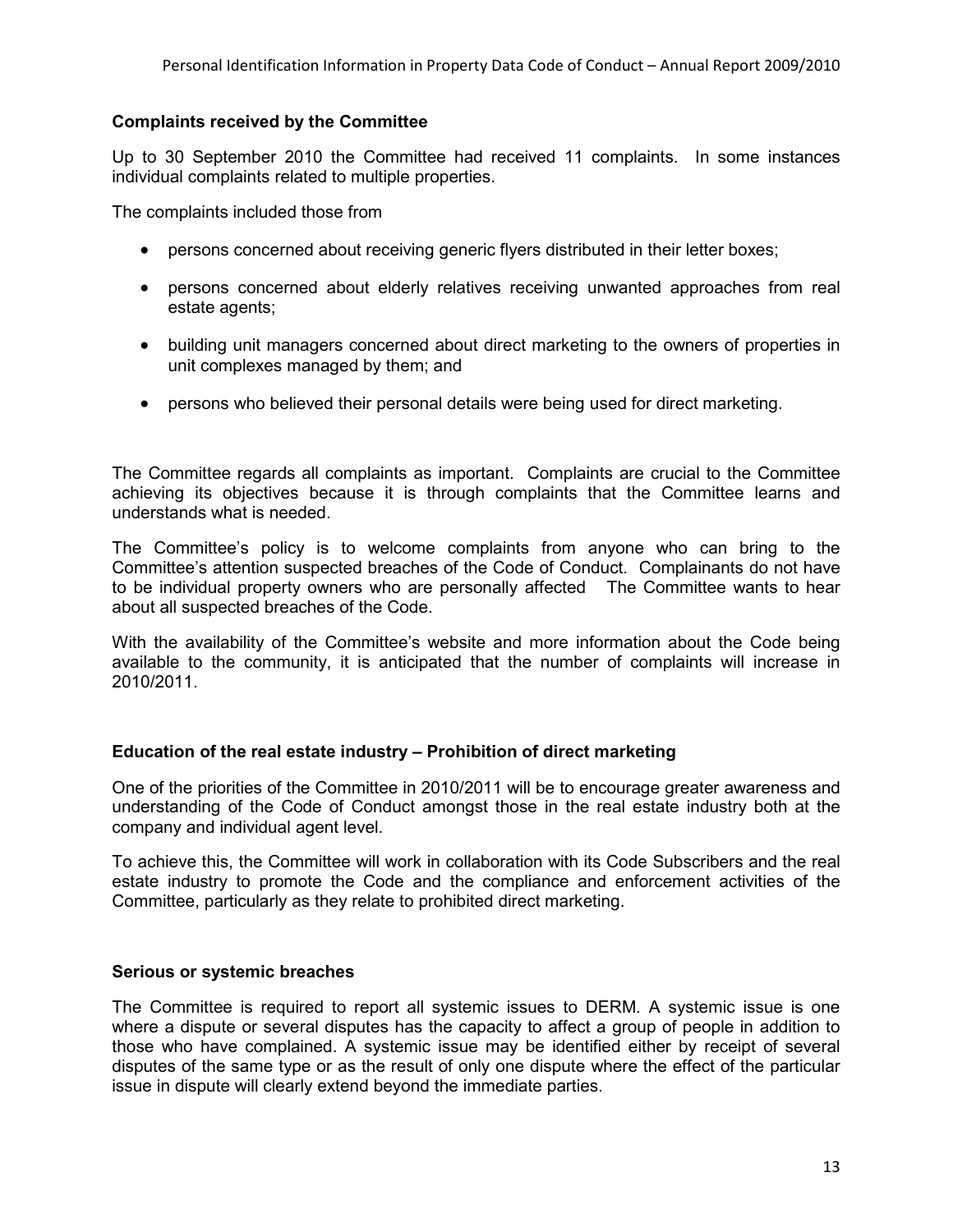A serious or systemic breach of the Code can be found by the Committee following the investigation of a complaint. A determination that a serious or systemic breach has occurred is then provided to the Code subscriber in writing requiring a detailed response.

The following actions would be seen to constitute a serious or systemic breach of the Code:

- damage to the reputation of the industry
- the Code subscriber has engaged in repetitive or ongoing noncompliance
- the Code subscriber has ignored the Committee's request to remedy a breach or failed to do so within a reasonable time
- the Code subscriber has breached an undertaking given to the Committee.

Where the Committee has made a decision that there has been a breach by a Code subscriber, the Committee may impose any of the following sanctions but are not limited to:

- require the Code subscriber to undertake immediate remedial action including, but not limited to, changes to documentation or internal processes, and / or corrective advertising;
- require the Code subscriber to remove QVAS Identified Information from its data
- require the Code subscriber to remove specified Personal Information from its data
- require the Code subscriber to cease providing data and / or services to a Code subscriber's agent or other third party
- issue a warning to a Code subscriber regarding the potential impact of any further breaches on future sanctions.
- publication of the name of the Code subscriber and the nature of the serious or systemic breach in the annual code compliance report or in other publications
- suspension from membership of the Code for a period of between one and six months, at the discretion of the Committee, and/or
- permanent suspension from membership of the Code and listing on the Register of Excluded Parties.

In cases where the Committee has determined to impose a sanction that involves suspension from membership of the Code, the Committee will advise the DERM, so that it will then suspend provision of Personal Information under the subscriber's licence.

The Committee is responsible for the recording and maintenance of the Register of Excluded Parties. The Committee identifies possible systemic issues as early as possible, with most issues expected to be identified when new complaints are received. All possible systemic issues are referred by the Committee to the relevant subscriber for a response. Relevant information will be requested to assist in determining whether a systemic problem does in fact exist.

There were no serious or systemic breaches of the Code identified in the 12 month period 1 October 2009 to 30 September 2010.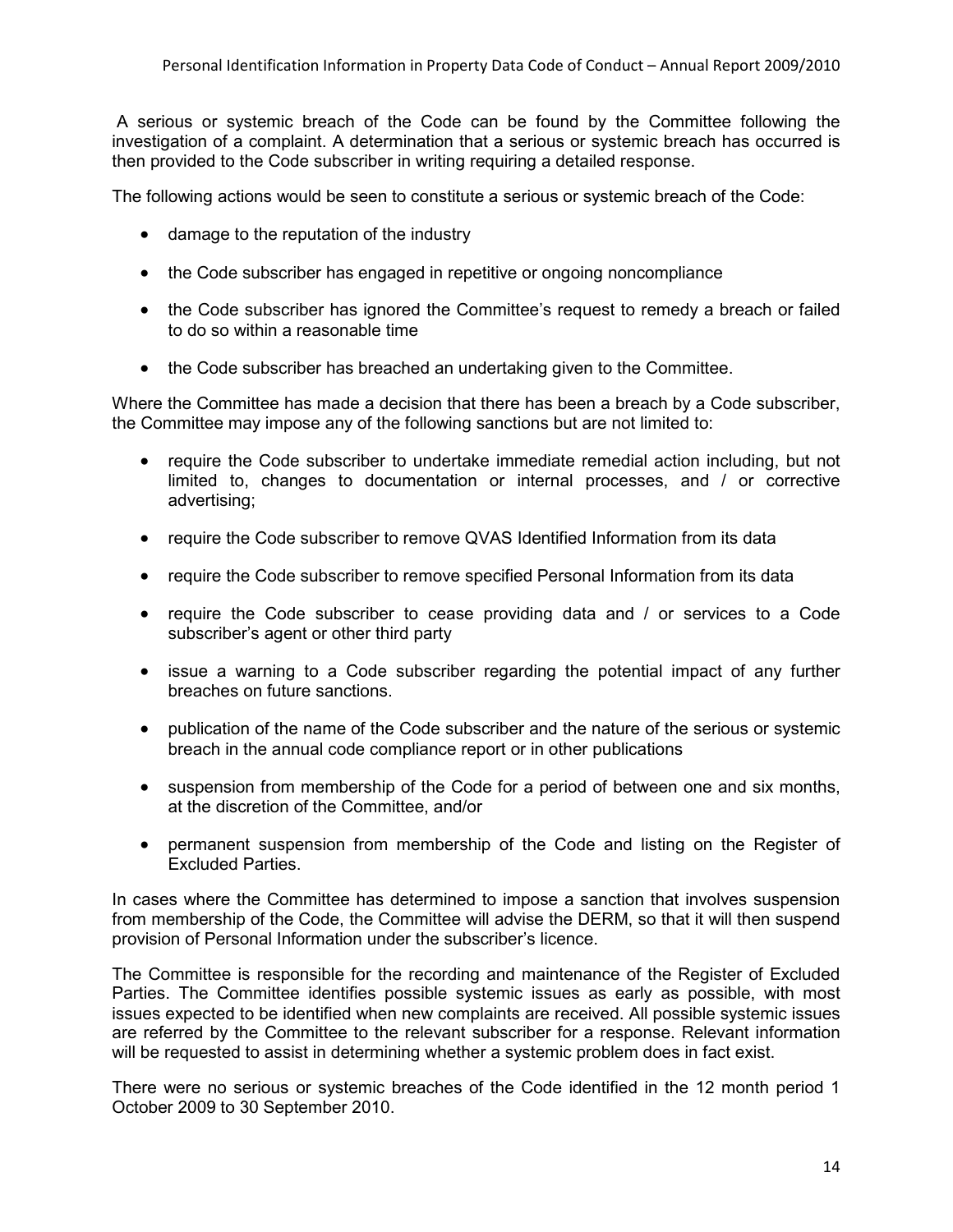At the time of publication of this Annual Report, the Committee had received and was considering an investigation report concerning allegations of two instances of alleged direct marketing by two separate real estate companies.

# **Case studies**

## **Case Study 1**

The case involved the alleged action by a real estate firm who sent letters offering their services to the owners of units in an apartment complex in the Brisbane metropolitan area. In several instances the letters went to persons who owned the units but did not live there. The letters were sent to the property owners' service addresses rather than their unit address in the complex. Some of the property owners lived outside south east Queensland.

A complaint was made to the Code Oversight Committee and then passed to the Code Subscriber believed to be the information broker who had the real estate agent as a customer.

In the first instance, in response to inquiries made by the Code Subscriber to the agent, it appeared that there was a plausible explanation that the names and addresses had come from a source other than QVAS and also the agent denied any wrongdoing. However further information came to light which raised doubt and made it clear that a more rigorous investigation methodology was required.

As a consequence, the Code Subscriber engaged a consultant investigator to research the available evidence, interview witnesses, obtain witness statements, and prepare a report for the consideration of the Code Subscriber and the Code Oversight Committee.

In considering complaints and investigation reports the Code Oversight Committee is the decision maker responsible for considering all the evidence adduced. It has the responsibility of making decisions which may result in sanctions being imposed on a Code Subscriber and or their customers. The standard of proof under the Code is the same as the civil law standard that is, what is considered more likely to have occurred on the balance of probabilities.

The Committee received the investigation report just prior to publishing this Annual Report. Based on the evidence gathered during the investigation, and the degree to which the allegations may be found to have been substantiated, the Committee will determine what, if any action, including possible sanctions, should be applied.

## **Case Study 2**

The directors of a company contacted the Committee and requested that the name of its company and the addresses of its offices be suppressed in the databases of information brokers covered by the Code. They were engaged in a dispute and potential litigation with another company.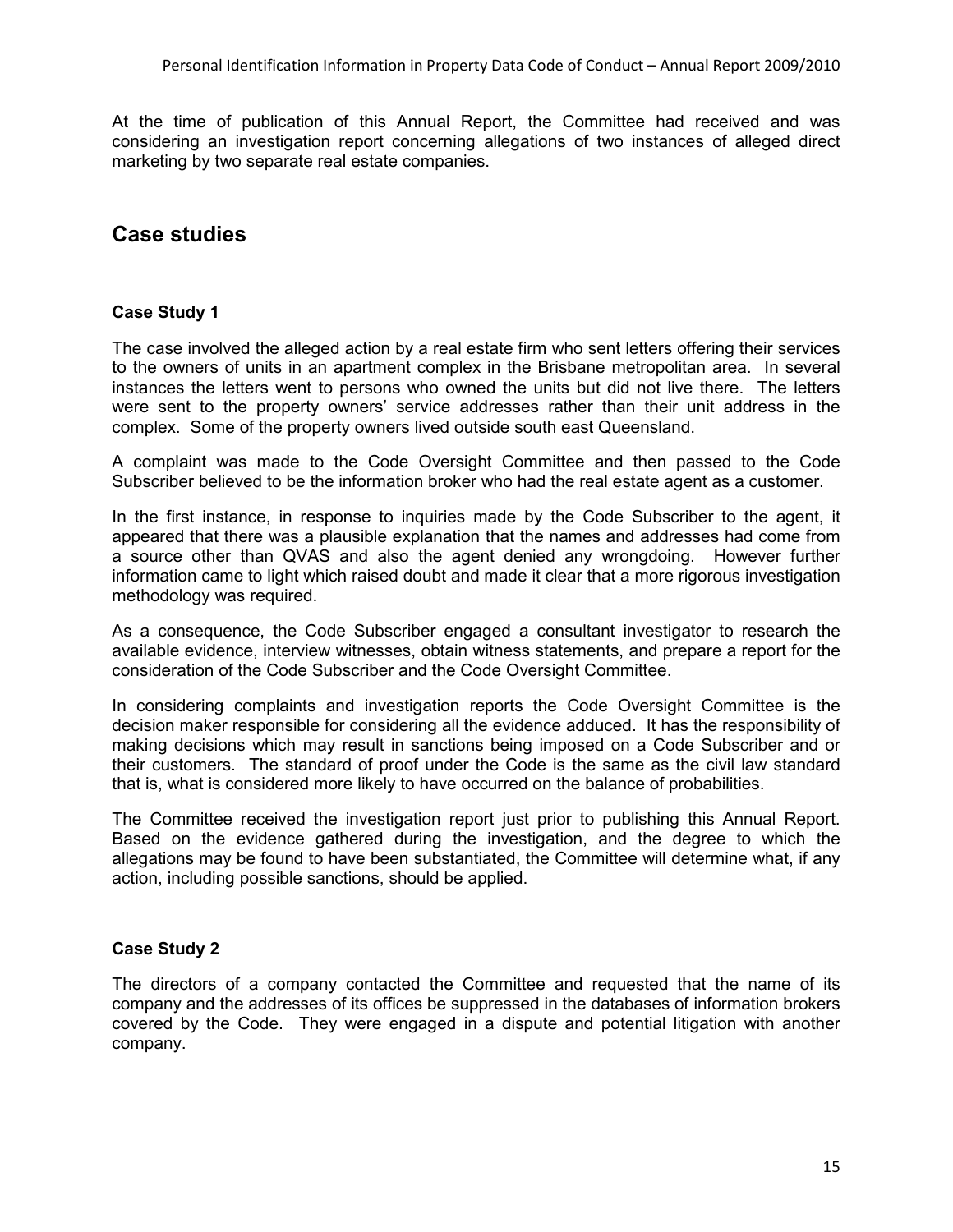The directors were informed that the Code does not cover corporations, businesses or any other legal entity apart from a natural person. Under the Code a 'Consumer' is defined as 'an individual whose Personal Information appears in any field in the QVAS Database."

## **Case study 3**

A person who was about to settle on the purchase of an investment property wrote to the Committee and asked for all information about herself and the property, including how much she paid for it, to be suppressed in brokers' databases.

The person was advised that under the Code her name and the service address (e.g. her home address or a PO Box) could be suppressed for the investment property. However she was also advised that the Code can only suppress information that identified her and her service address – it could not suppress the address of the property itself nor the transaction details, including the sale price. It was explained that information about the location of properties and when they were sold and for how much is important information in support of a well informed marketplace for persons buying or selling real estate.

# **Financial report**

#### **As at 30 September 2010**

| Code Subscriber Contributions                               | 54,000.00    |
|-------------------------------------------------------------|--------------|
| Oversight Committee Fees - Chairman Neil Lawson             | (13,835.17)  |
| Oversight Committee Fees - Consumer Representative Kris Day | (13, 245.55) |
| Website Development Fees                                    | (25,000.00)  |
|                                                             | 1,919.28     |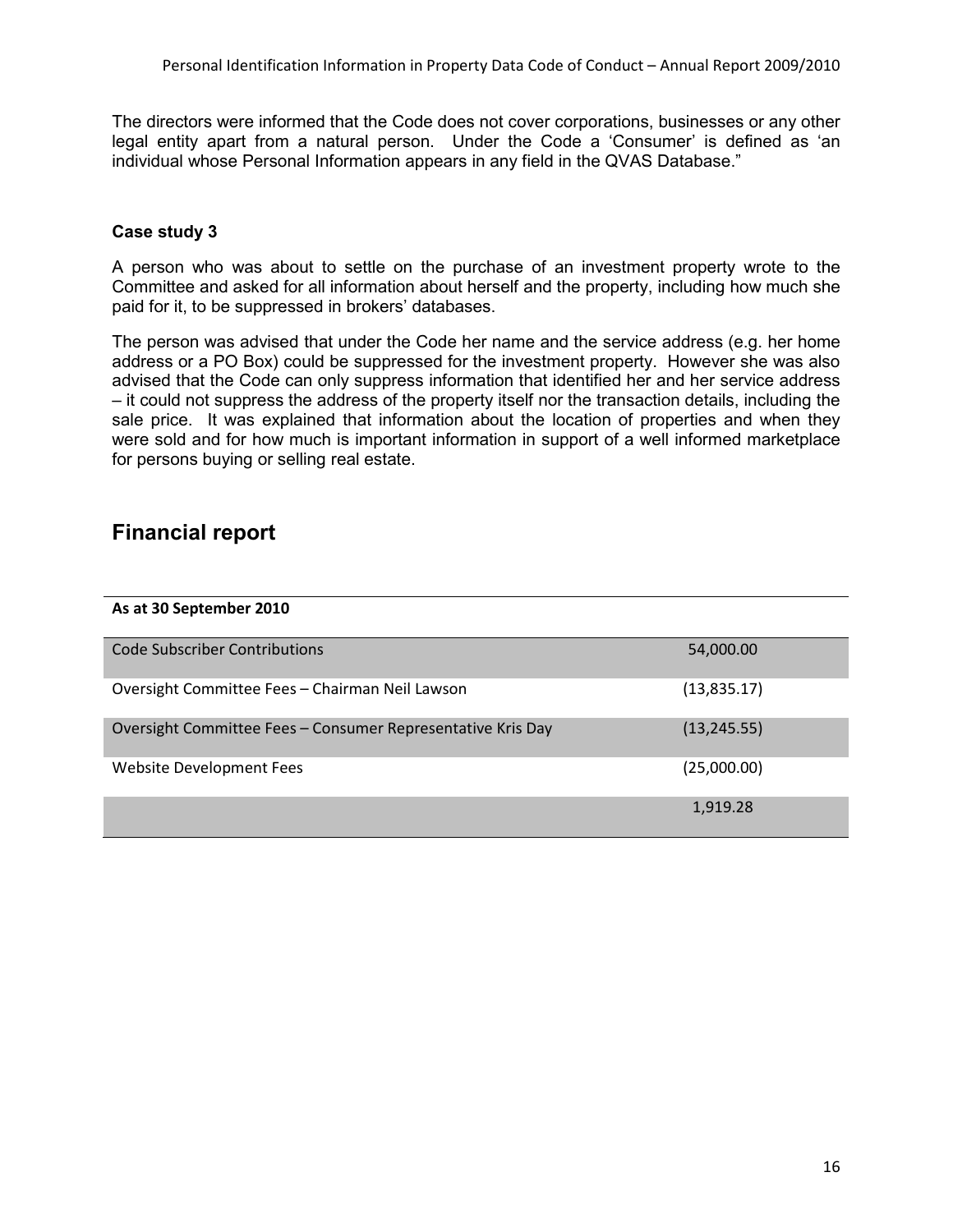Contact details:

The Code Oversight Committee:

info@propertydatacodeofconduct.com.au

PO Box 828, Kenmore, Qld 4069

Valued Added Property Information Brokers Association Incorporated:

Kris Matthews

Secretary – Value Added Property Information Brokers Association Inc.

kris.matthews@rpdata.com

Locked Bag 5, Eagle Farm QLD 4009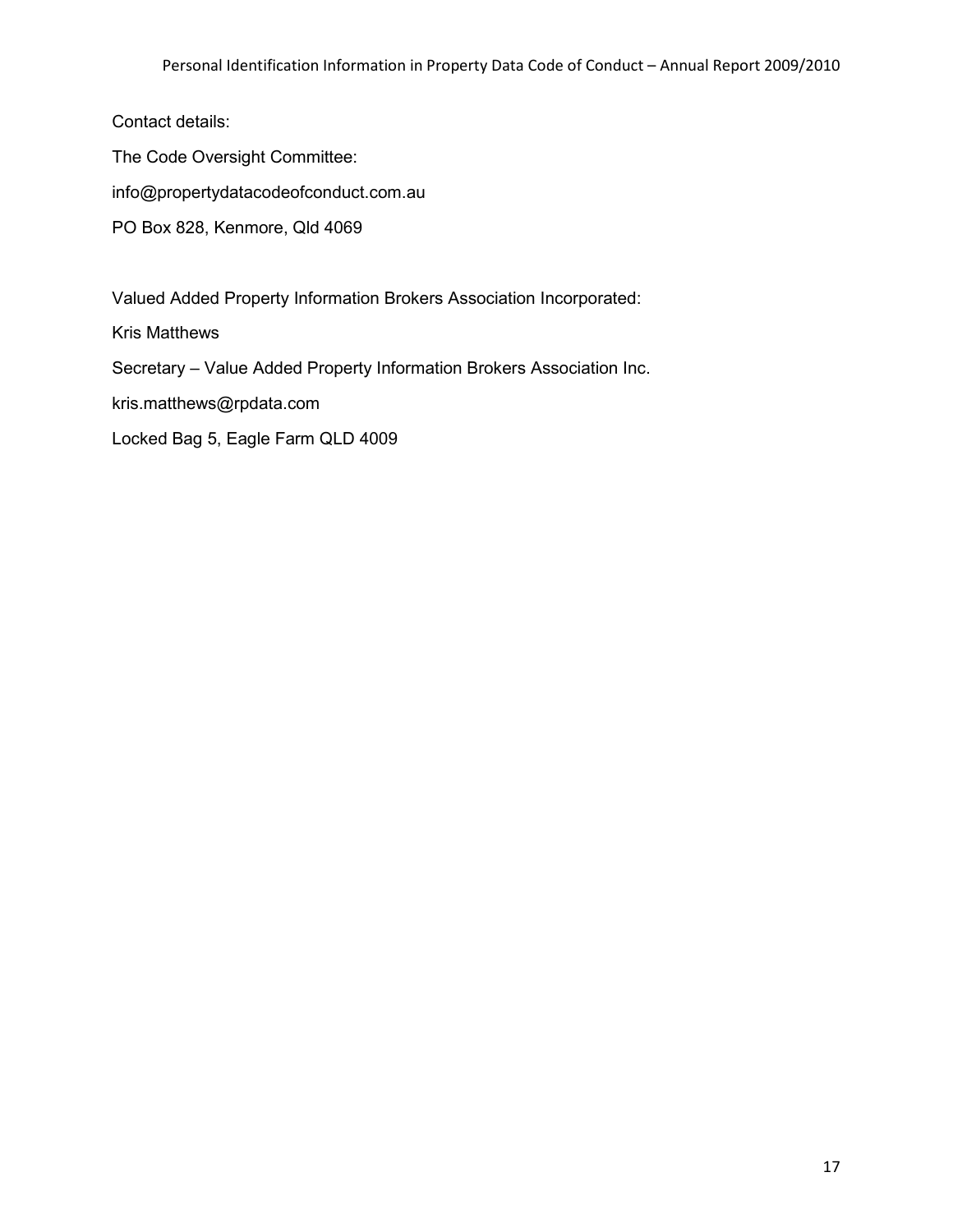## **APPENDIX A - Approved Code Subscribers**

#### **As at 30 June 2010:**

• RP Data Limited

6 Eagleview Place,

Eagle Farm, Qld 4009

• CITEC Confirm

Level 3, 192 Ann St

Brisbane Qld 4000

• GlobalX Information Services Pty Limited

GPO Box 2746

Brisbane, Qld 4001

• Residex Pty Limited

6/21 Walker Street

North Sydney NSW 2060

• Veda Advantage Information Services

and Solutions Limited

Level 15, 100 Arthur Street

North Sydney NSW 2060

- Australian Property Monitors Pty Ltd Level 1, Darling Island Road, Pyrmont NSW 2009
- Property Data Solutions 92 Petrie Tce,

Brisbane, Qld 4000

• Searchess Pty Ltd